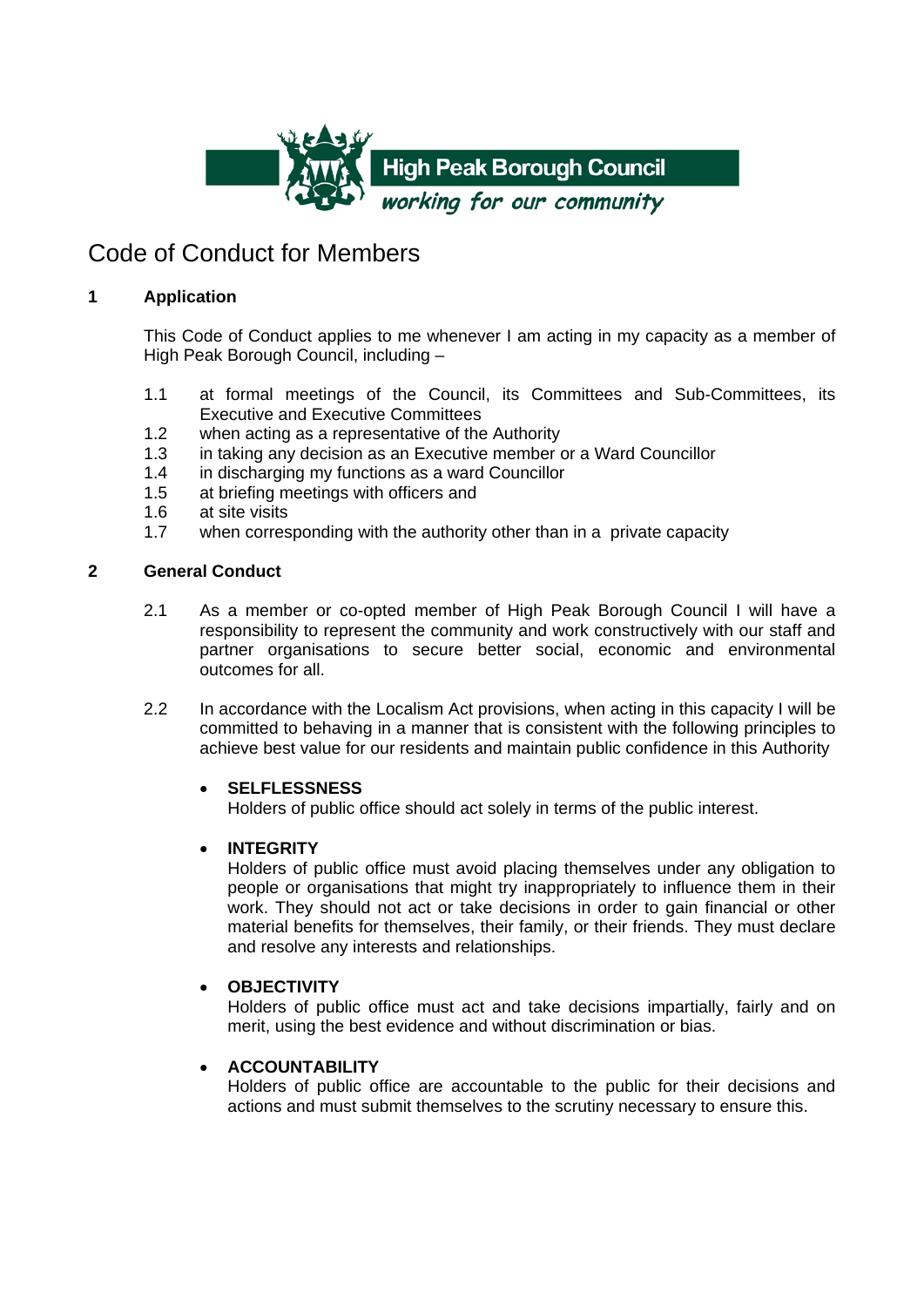#### • **OPENNESS**

Holders of public office should act and take decisions in an open and transparent manner. Information should not be withheld from the public unless there are clear and lawful reasons for so doing.

#### • **HONESTY**

Holders of public office should be truthful.

#### • **LEADERSHIP**

Holders of public office should exhibit these principles in their own behaviour. They should actively promote and robustly support the principles and be willing to challenge poor behaviour wherever it occurs.

- 2.3 As a Member of High Peak Borough Council my conduct will in particular address the statutory principles of the code of conduct by:
	- Championing the needs of residents the whole community and in a special way my constituents, including those who did not vote for me – and putting their interests first.
	- Dealing with representations or enquiries from residents, members of our communities and visitors fairly, appropriately and impartially.
	- Not allowing other pressures, including the financial interests of myself or others connected to me, to deter me from ensuring that constituents' casework is appropriately pursued, the interests of the Borough's area or the good governance of the Authority in a proper manner.
	- Exercising independent judgement and not compromising my position by placing myself under obligations to outside individuals or organisations who might seek to influence the way I perform my duties as a member/co-opted member of the Authority.
	- Listening to the interests of all parties, including relevant advice from statutory and other professional officers, taking all relevant information into consideration, remaining objective and making decisions on merit.
	- Being accountable for my decisions and co-operating when scrutinised internally and externally, including by local residents.
	- Contributing to making this Authority's decision-making processes as open and transparent as possible to enable residents to understand the reasoning behind those decisions and to be informed when holding me and other members to account but restricting access to information when the wider public interest or the law requires it.
	- Behaving in accordance with all our legal obligations, alongside any requirements contained within this authority's policies, protocols and procedures, including on the use of the Authority's resources.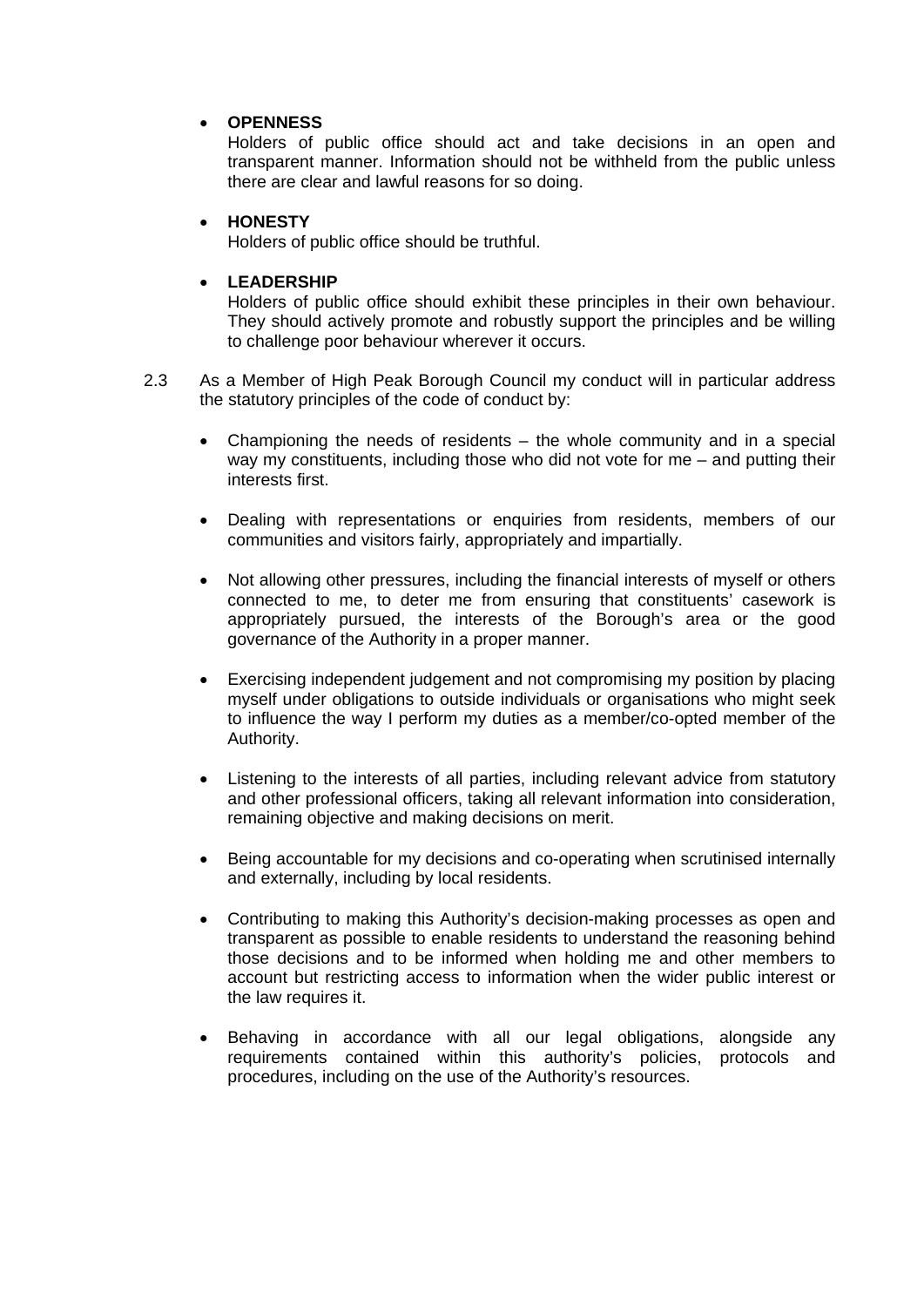- Valuing my colleagues and staff and engaging with them in an appropriate manner and one that underpins the mutual respect between us that is essential to good local government.
- Always treating people with respect, including the organisations and public, I engage with and those I work alongside.
- Providing leadership through behaving in accordance with these principles when championing the interests of the community with other organisations as well as within this Authority.
- Not bullying or harassing any person (including any unwanted behaviour that makes someone feel intimidated, degraded, humiliated or offended), nor doing anything which may cause my Authority to breach any of its duties under the Equality Act 2010.
- Co-operating fully with any investigation carried out in accordance with the Council's Arrangements for dealing with Standards Complaints under the Localism Act 2011, and by not making any trivial or malicious allegations under those Arrangements.

#### **3 Disclosable Pecuniary Interests**

This part explains the requirements of the Localism Act 2011 (Ss 29-34) and the Relevant Authorities (Disclosable Pecuniary Interests) Regulations 2012 in relation to Disclosable Pecuniary Interests. These provisions are enforced by criminal sanction.

I will: -

- 3.1 comply with the statutory requirements to register, disclose and withdraw from participating in respect of any matter in which I have a Disclosable Pecuniary Interest.
- 3.2 ensure that my register of interests is kept up to date and notify the Monitoring Officer in writing within 28 days of becoming aware of any change in respect of my Disclosable Pecuniary Interests.
- 3.3 make an oral declaration of the existence and nature of any Disclosable Pecuniary Interest at any meeting at which I am present at which an item of business which affects or relates to the subject matter of that interest is under consideration, at or before the consideration of the item of business or as soon as the interest becomes apparent, and leave the room where the meeting is held while any discussion or voting takes place.
- 3.4 "Meeting" means any meeting organised by or on behalf of the authority, including:–
	- 3.4.1 any meeting of the Council, or a Committee or Sub-Committee of Council;
	- 3.4.2 any meeting of the Executive and any Committee of the Executive;<br>3.4.3 in taking a decision as a Ward Councillor or as a Member
	- in taking a decision as a Ward Councillor or as a Member of the Executive;
	- 3.4.4 at any briefing by officers; and
	- 3.4.5 at any site visit to do with business of the Authority.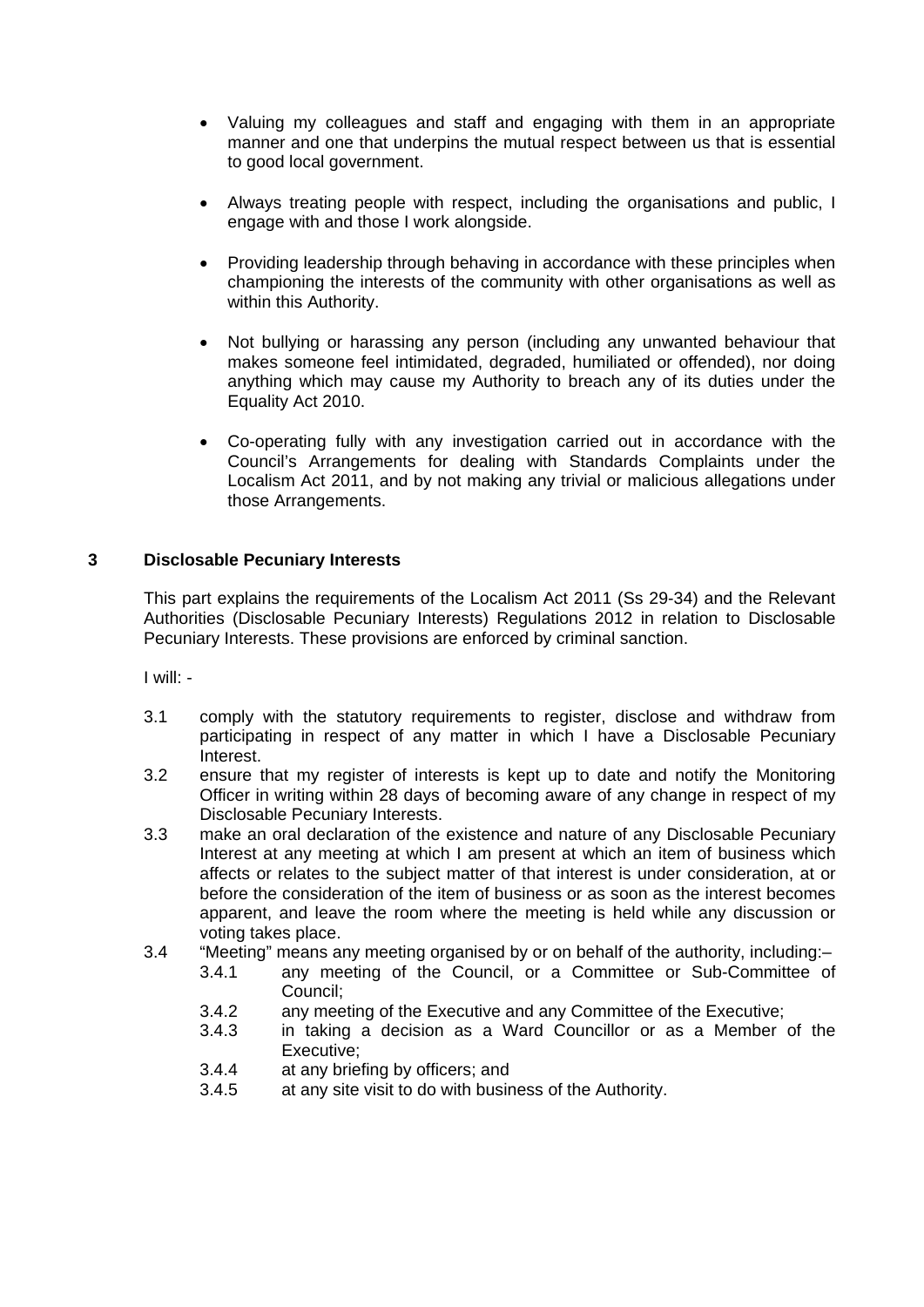#### **4 Other Interests**

- 4.1 In addition to the requirements of Paragraph 3, if I attend a meeting at which any item of business is to be considered and I am aware that I have an interest in that item which may or may not be entered in my register of interests, I must make an oral declaration of the existence and nature of that interest at or before the consideration of the item of business or as soon as the interest becomes apparent.
- 4.2 I will have an interest, as referred to at 4.1 above, in an item of business of my Authority where –<br>4.2.1 a decis
	- a decision in relation to that business might reasonably be regarded as affecting the well-being or financial standing of me or a member of my family or a person with whom I have a close association to a greater extent than it would affect the majority of the Council Tax payers, ratepayers or inhabitants of the ward or electoral area for which I have been elected or otherwise of the authority's administrative area, or
	- 4.2.2 it relates to or is likely to affect any of the interests listed in the Table in the Appendix to this Code, but in respect of a member of my family (other than a "relevant person") or a person with whom I have a close association, or
	- 4.2.3 it relates to an interest (other than a Disclosable Pecuniary Interest) entered in my register of interests,

and that interest is not a Disclosable Pecuniary Interest.

4.3 Where I have an interest in accordance with 4.1 and 4.2 above then I will consider whether the nature of that interest is so significant that I should withdraw from participating in respect of the matter relating to that interest.

#### **5 Gifts and Hospitality**

- 5.1 I will, within 28 days of receipt, notify the Monitoring Officer in writing of any gift, benefit or hospitality with a value in excess of £25 which I have accepted as a member from any person or body other than the authority.
- 5.2 The Monitoring Officer will place my notification on a public register of gifts and hospitality.
- 5.3 This duty to notify the Monitoring Officer does not apply where the gift, benefit or hospitality comes within any description approved by the authority for this purpose.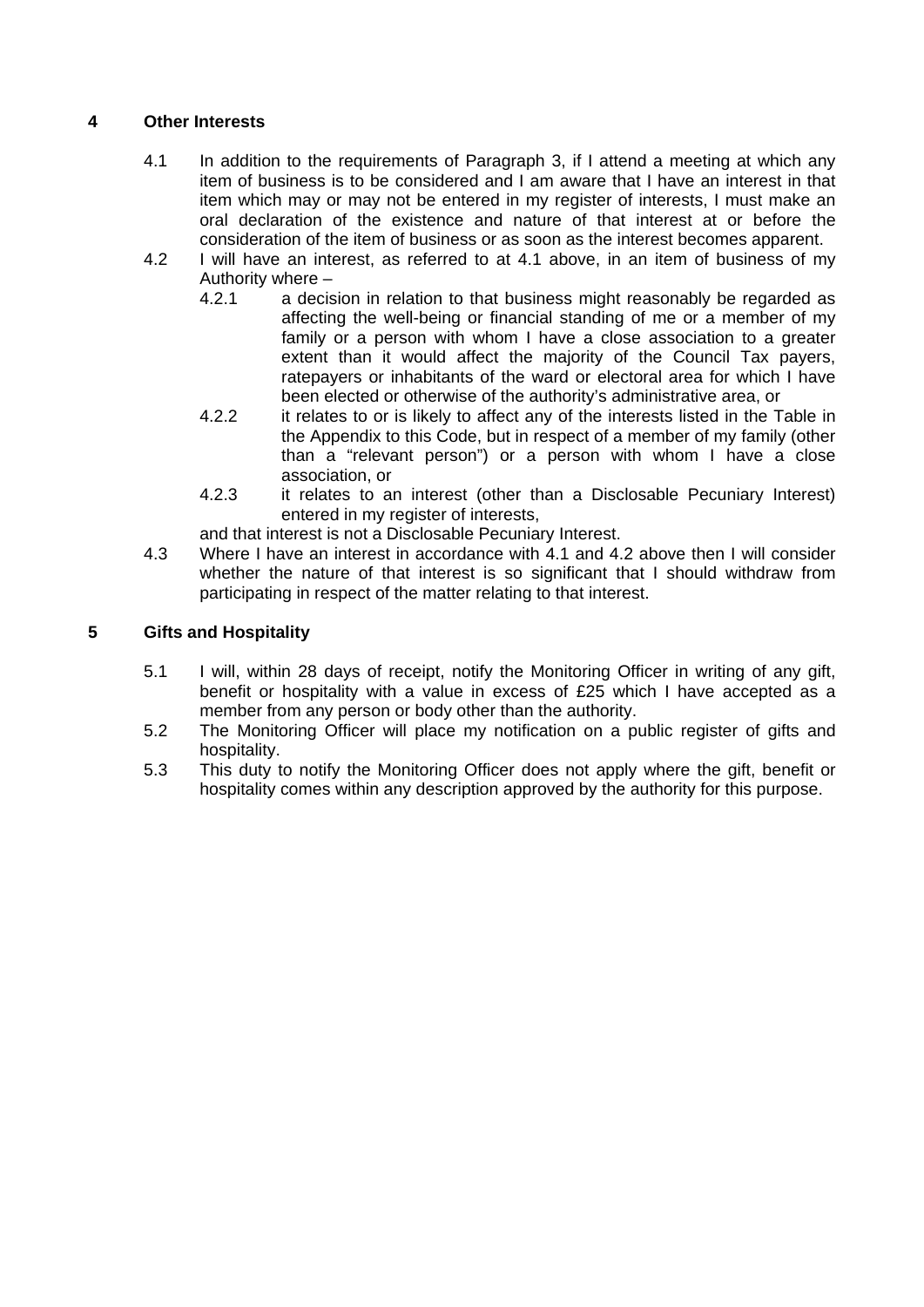## Appendix

# Disclosable Pecuniary Interests

The duties to register, disclose and not to participate in respect of any matter in which a member has a Disclosable Pecuniary Interest are set out in Chapter 7 of the Localism Act 2011.

Disclosable pecuniary interests are defined in the Relevant Authorities (Disclosable Pecuniary Interests) Regulations 2012 as follows –

| <b>Interest</b>                                      | Prescribed description                                                                                                                                                                                                                                                                                                                                                                                                                        |
|------------------------------------------------------|-----------------------------------------------------------------------------------------------------------------------------------------------------------------------------------------------------------------------------------------------------------------------------------------------------------------------------------------------------------------------------------------------------------------------------------------------|
| Employment, office, trade, profession or<br>vocation | Any employment, office, trade, profession or vocation<br>carried on for profit or gain.                                                                                                                                                                                                                                                                                                                                                       |
| Sponsorship                                          | Any payment or provision of any other financial benefit<br>(other than from the relevant authority) made or<br>provided within the relevant period in respect of any<br>expenses incurred by M in carrying out duties as a<br>member, or towards the election expenses of M.<br>This includes any payment or financial benefit from a<br>trade union within the meaning of the Trade Union and<br>Labour Relations (Consolidation) Act 1992). |
| Contracts                                            | Any contract which is made between the relevant<br>person (or a body in which the relevant person has a<br>beneficial interest) and the relevant authority-<br>(a) under which goods or services are to be provided<br>or works are to be executed; and<br>(b) which has not been fully discharged.                                                                                                                                           |
| Land                                                 | Any beneficial interest in land which is within the area<br>of the relevant authority.                                                                                                                                                                                                                                                                                                                                                        |
| Licences                                             | Any licence (alone or jointly with others) to occupy<br>land in the area of the relevant authority for a month or<br>longer.                                                                                                                                                                                                                                                                                                                  |
| Corporate tenancies                                  | Any tenancy where (to M's knowledge)-<br>(a) the landlord is the relevant authority; and<br>(b) the tenant is a body in which the relevant person<br>has a beneficial interest.                                                                                                                                                                                                                                                               |
| <b>Securities</b>                                    | Any beneficial interest in securities of a body where-<br>(a) that body (to M's knowledge) has a place of<br>business or land in the area of the relevant authority;<br>and<br>(b) either-                                                                                                                                                                                                                                                    |
|                                                      | (i) the total nominal value of the securities exceeds<br>£25,000 or one hundredth of the total issued share<br>capital of that body; or                                                                                                                                                                                                                                                                                                       |